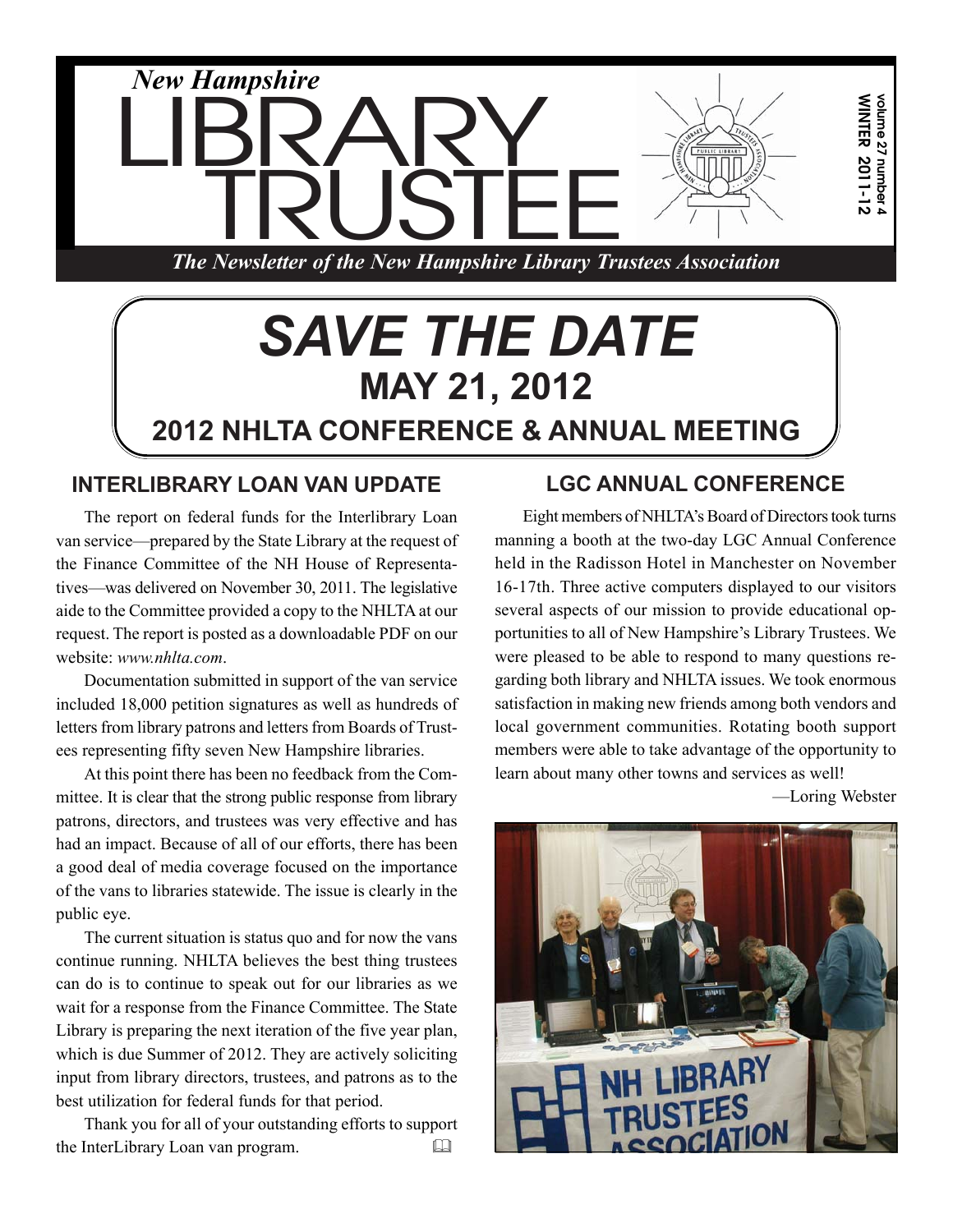## **FAQ**

NHLTA has a collection of Frequently Asked Questions (FAQ) that are posted on the website (*www.nhlta.com*). As space allows we will publish one or two in the newsletter. The content provided in the FAQ is for informational purposes only and is not, and should not be considered a substitute for legal advice.

#### *QUESTION:*

The secretary of our board takes her own sweet time writing up the minutes. Isn't there a law about how much time she can take?

#### *ANSWER:*

Yes, the minutes must be available for public inspection within five (5) business days of the meeting, pursuant to RSA 91-A:2, II.

#### **91-A:2 Meetings Open to Public**

**II. …** Minutes of all such meetings, including names of members, persons appearing before the public bodies, and a brief description of the subject matter discussed and final decisions, shall be promptly recorded and open to public inspection not more than 5 business days after the meeting, **…**

As NHLTA receives questions, the answers are researched, the responses made promptly, and the information is posted on the website for the benefit of all trustees. The following are a sampling of other FAQs: Hiring Staff, Micro-Managing, Term Limits, and Alternates.

## **WHAT IS AN ELEVATOR SPEECH?**

The origin of an "elevator speech" is to have a prepared statement or short speech that says a lot in a few words. It is so named because it should last no longer than the average elevator ride. The purpose is to sell an idea, market an organization and sum up unique aspects of your service in a way that excites others.

How does this relate to library trustees? Next time you're chatting with your neighbor in line at the bank, post office or grocery store, you can advocate for your library with a few short sentences that promote your local library. Voila: an elevator speech!

#### *SAMPLE ELEVATOR SPEECH #1*

The Library is the citizen's free university and represents an opportunity for continued education throughout life. The Library equalizes opportunity of access to materials and resources that are otherwise beyond the reach of many citizens.

#### *SAMPLE ELEVATOR SPEECH #2*

In addition to providing books, magazines, movies and other lending materials for all ages, your local Library provides a community hearth, a place to go to reflect, be quiet, read, do research both locally and through the Internet, attend programs, and much more. It's a place to get a personal recommendation of a book or movie that particularly meets your interest. It's a place to open worlds for children through lap-sits and reading hours, and to encourage a love for reading that will last them a lifetime. 

## **BOARD OF DIRECTORS**

**Adele Knight, President** Dublin • Phone: 563-8937 *adeleknight1@myfairpoint.net*

**Loring Webster, Vice-President** Brookline • Phone: 672-9054 *nlw01@charter.net*

S**ara W. Jones, Secretary** Salisbury • Phone: 648-2469 *smwjones@yahoo.com*

**Elizabeth Solon, Treasurer** Brookline • Phone: 249-9453 *elsolon@yahoo.com*

**Conrad Moses Past-President** East Kingston • Phone: 702-2553 *c.moses.lib@gmail.com*

**Marcia Burchstead** Intervale • Phone: 356-8462 *bartlettnews@roadrunner.com*

**Bruce Cotter** Stratham • Phone: 337-5656 *hbrucecotter@aol.com*

**Lillian Edelmann** Nottingham • Phone: 679-2269 *liledelmann@comcast.net*

**Robert Gilbert** Brentwood • Phone: 642-5440 *r.v.gilbert@comcast.net*

**David Hallenbeck** Amherst • Phone: 424-8004 *dth@concur.mv.com*

**Constance Kirwin** Antrim • Phone: 588-6650 *cfk@tds.net*

**Kathy Meserve** Newton • Phone: 382-8693 *jemkpm@comcast.net*

**Carol A. Snelling** Holderness • Phone: 968-9809 s*nellg@roadrunner.com*

**Carol Theoharous** Pelham • Phone: 635-2705 *cimit31@gmail.com*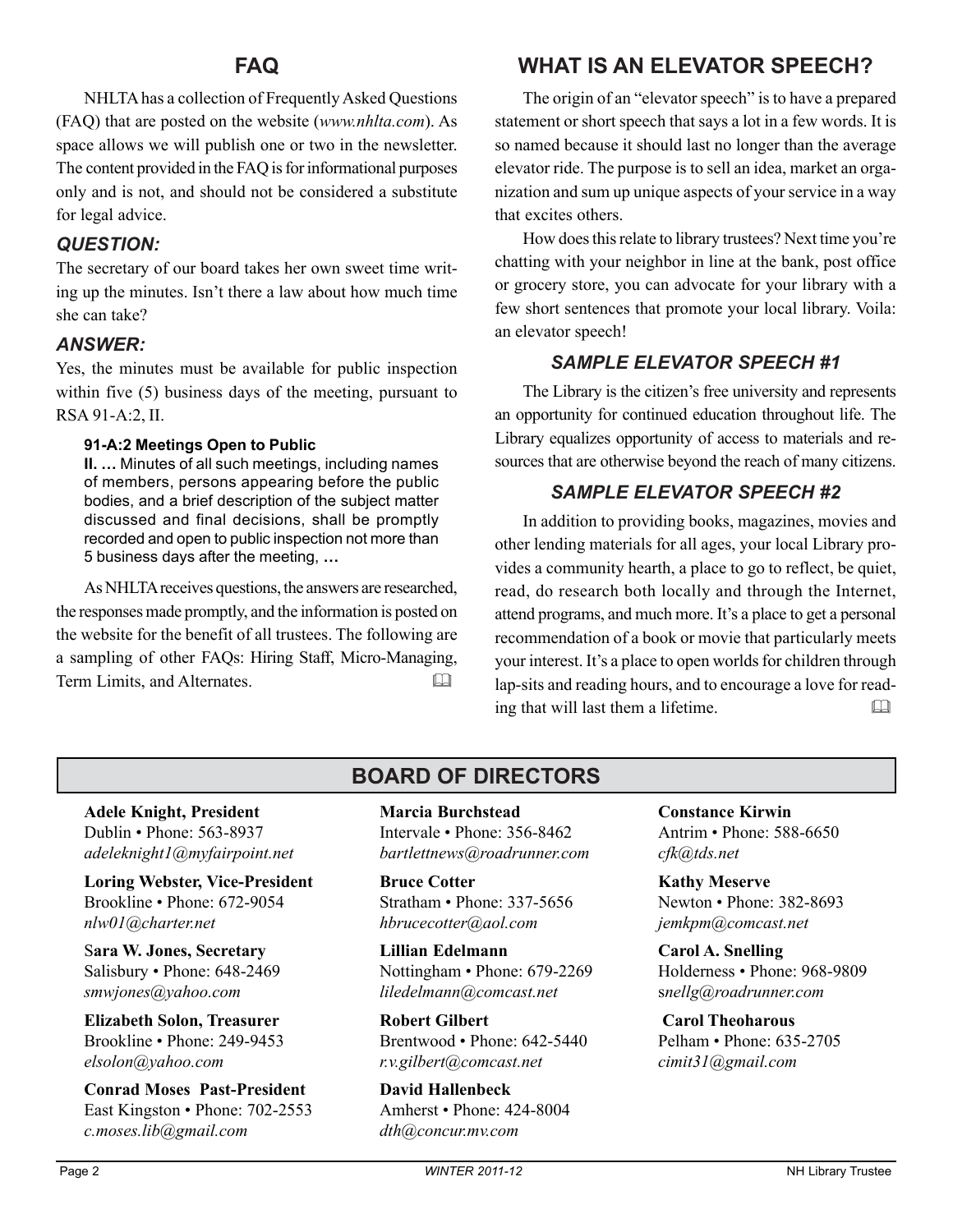

# **MESSAGE FROM THE PRESIDENT. . .**

There are 234 public libraries in New Hampshire, and whether large or small, they all provide

essential services to their communities. Each is unique and has varying issues to deal with. What is consistent is the dedication and friendliness of its Directors, staff and trustees. I, personally, have had the good fortune to be able to visit a number of libraries in the past few months to present deserving awards, to attend area meetings, to deliver the NHLTA manuals and to attend my own home town library as a trustee and as a patron.

 I am always so impressed with what each library has to offer and also what has been offered collectively such as the outpouring of support for the ILL vans—over 18,000 signatures on petitions, and letters too—wow! These many signatures and letters demonstrated that library directors, library staff, trustees and many, many patrons all came together to support a vital service. Letters and pleas that were posted on NHAIS and the Trustees' ListServ compellingly articulated the need for the ILL van service to continue. There were Letters to Editors, emails and telephone calls all promoting the need for the vans. Thank you all for such an overwhelming response.

#### *LET'S CONTINUE THE MOMENTUM OF WORKING TOGETHER*

As trustees help libraries move forward to meet the challenges of new technology and the changing needs of patrons they can network with trustees from other libraries and share common goals, ideas and information. The result can be a "win-win" for all. There are various ways to do this. For example, there are currently three regional groups that meet informally to discuss issues and accomplishments in their libraries (see photos and article on page 5). Because the networking and exchange of ideas and information enjoyed by these groups has been successful, **the New Hampshire Library Trustees Association will be initiating a series of Open House regional meetings throughout the state** to promote the formation of more groups. Trustees

will have an opportunity to meet other trustees, tour their libraries and discuss common goals. Geographic areas for the Open Houses will mirror the co-op areas to which each library belongs. You will be notified when a schedule of dates and venues has been set.

You can also promote your library by submitting photos and articles to the NHLTA newsletter and to the NHLTA web site. As a matter of fact, NHLTA Directors have made a commitment to begin the process by arranging interviews with some library staff and trustees, and will feature them on the site. We believe that your accomplishments and ideas will be of interest to everyone.

Continue to seek and share information by utilizing the Trustees' ListServ. There has generally been a good response when a request is made in regard to policies, job descriptions or other issues every library has to initiate or update at some time. There is so much to be gained by trustees working together because you all share the same vision of library service for your communities. And, remember, the NHLTA is always here to help.

## **THINGS ALL TRUSTEES SHARE IN COMMON**

- You belong to a board, a group of people who share a common purpose.
- You have a commitment to the lifelong learning of residents of all ages.
- You ensure access to an unrestricted flow of information that is *essential to the preservation of a free government.*
- You represent the community in enabling the library to meet the challenges of the 21st century*.*
- You are bound by oath to uphold all applicable municipal, state, and federal laws and regulations.
- You obtain the necessary funding to provide for the service needs of the library.
- You are vocal activists for libraries as the most important resource in our communities.

*This is an excerpt from the NHLTA Manual.*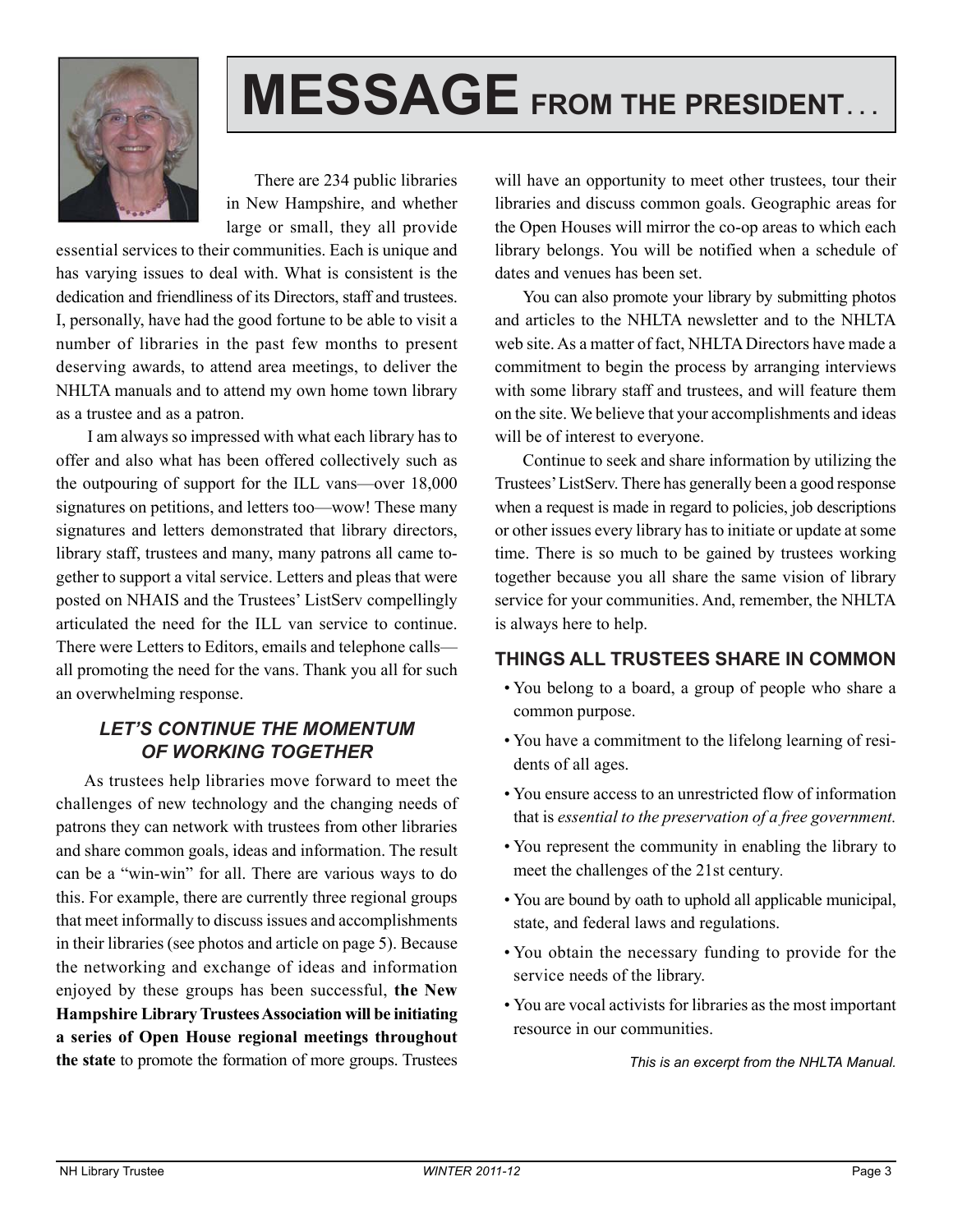## **PREVIEW OF ANNUAL CONFERENCE**

The NHLTA Education Committee has been diligently at work planning sessions for the 2012 Annual Conference.

A sampling of topics include *Making the Ask: The Art of Fearless Fundraising*; panel discussion on *Facebook, Twitter & Beyond: Strategies for Spreading Your News*; *Public Libraries: The Last Bastion of Intellectual Freedom*; and *It's the Law: Understanding Library RSAs*. Longtime favorites Terry Knowles and Ann Edwards will host a session on *Trustee Questions*. Input from the 2011 conference was very valuable and your suggestions and ideas have been included in planning the 2012 sessions.

Updated information will be available on the NHLTA website (*www.nhlta.com*) and in the Spring Newsletter. A detailed brochure and registration form will be mailed in March 2012

## **THE HOLDERNESS–BOTSWANA CONNECTION**

The Holderness Library was recently visited by the Deputy Director of the Botswana National Library Service, Mrs. Gaorere Kgotla. Bob and Sara Rothschild have been working with Victoria Lang, Holderness Library Director, for the last two years to organize an exchange of librarians between the two countries. Victoria will be visiting Botswana in March of 2012.

The Rothschilds are collaborating with the Botswana government to build libraries in villages where, until now, these resources have not been available. The eighth library will be opened in November, 2011.

During her visit, Mrs. Kgotla spent two weeks in Holderness, and she visited libraries in Plymouth, Portsmouth, Hanover, Concord, and Boston. She stated that there is a big difference between libraries in New England and libraries in Botswana; in New England, she noticed that libraries are less formal and are a real community hub. She went home to Botswana with a new goal of making their libraries much less formal and "noisier."

Along with Mrs. Kgotla's visit, the Holderness Library was honored with a visit from the US Ambassador to Botswana, Steve Nolan, and his wife Judy, who attended a community reception given in Gaorere Kgotla's honor.

— Victoria Lang

## **LETTER TO THE MEMBERSHIP**

To all Trustees, Directors, and Friends,

The planning of the annual conference for 2012 is in the final stages and we will be returning to the SERESC conference center in Bedford.

You all know there is not a better facility for 300+ people or location throughout the entire state for NHLTA to hold the conference than SERESC. (For our North Country-attendees, we are looking into the possibility of bus service for you.) However, we have been notified of increased costs in all areas of the facility for the year 2012. Many hours have been spent in financial agony trying to meet our needs. Producing the A-1 quality conference that NHLTA is noted for cannot be achieved with a McDonald's budget. Contracting a first rate keynote speaker and top quality presenters for twelve (12) outstanding extremely important educational sessions is our priority. The technology that was provided last year was a new addition that happily surprised all attendees and will be available again next May.

As chair of the Education Committee, I presented the financial facts regarding conference costs to the NHLTA board of directors at the November 2 meeting. You all have known me for many years and know I have worked hard to keep our conference registration fees as low as possible. They hadn't changed in a good number of years despite the reality of the financial facts of life today that required a tough decision.

In order to provide the quality conference you are all accustomed to attending, the full board has agreed that raising the cost of registration to \$60 is necessary. This was a very, very tough decision. I am sure you can appreciate our trepidation in making that decision.

Since it was my responsibility to deliver this financial bad news to the full board of directors of NHLTA, I will gladly answer any emails or phone calls regarding our decision.

Sincerely,

Lil Edelmann Chair, Education Committee *liledelmann@comcast.net* / 679-2269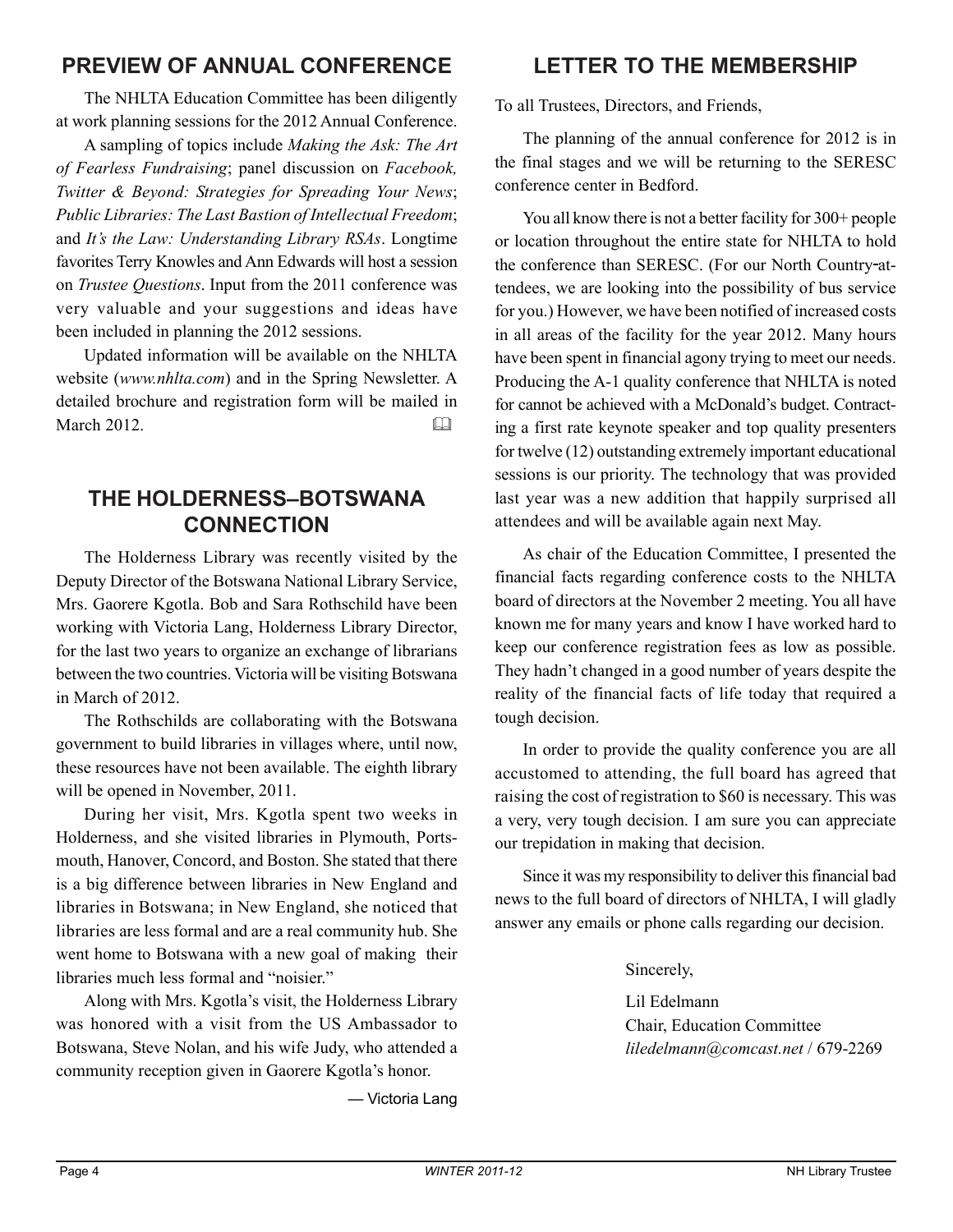## **SOUHEGAN VALLEY TRUSTEES**

The Souhegan Valley Library Trustee Network was formed just over a year ago. The group meets quarterly and rotates among participating trustees' libraries. Hot topics have included budget preparation, new technology, personnel issues, policy sharing and most recently, the ILL van situation. Next meeting: Thursday, January 12, 6:30-8:00 p.m., at the Brookline Public Library. Light refreshments will be served, and brown bag suppers are welcome!

—Betsy Solon



## **MONADNOCK REGION TRUSTEES**

Trustees from the Monadnock Region (and beyond) recently gathered at the Mount Caesar Union Library in Swanzey. Among the topics discussed by sixteen trustees representing eight libraries were Friends of the Library groups, community surveys, security in the library, and policies that all libraries should have. As you can see in this photo, some attendees are taking notes. A lot of good information was shared. Tasty refreshments provided by the Mount Caesar hosts were a plus. The next meeting will convene at the Thayer Library in Ashuelot on Friday, January 20 at 12:30. Everyone is welcome.

—Adele Knight

## **CARROLL COUNTY LIBRARY TRUSTEES MEET**

Library trustees from throughout Carroll County held their first ever roundtable discussion on Tuesday November 1 at the Conway Public Library.

Eleven trustees representing seven public libraries attended and a lively two-hour discussion ranged from topics including the InterLibrary Loan Van Program, building maintenance, background checks for staff and volunteers and personnel evaluations and policies.

Despite the short notice, NHLTA board member Marcia Burchstead, who is also a library trustee in the Town of Bartlett, was pleased with the turnout.

"My goal was to bring together other trustees from Carroll County to share information, discuss issues facing libraries and ask questions. As far as I am aware this type of meeting has never taken place in Carroll County."

Burchstead also brought the attendees up to date on NHLTA happenings including the newly launched ListServ designed to provide a forum for trustees throughout the state.

NHLTA president Adele Knight is a staunch proponent of regional meetings. "One of our goals is to help all areas of the state benefit from the type of networking that has proven successful in the Monadnock region."



Burchstead is hopeful that trustees in the North Country will also be able to meet on a regular basis. The next meeting of the Carroll County group is scheduled for Tuesday February 28, 2012, 6–8 p.m., at the Cook Memorial Library in Tamworth. All trustees and alternates of public and private libraries in Carroll County are encouraged to attend. For more information and to RSVP please contact Burchstead at (603) 356-8462 or via email at *BartlettNews@roadrunner.com*. —Marcia Burchstead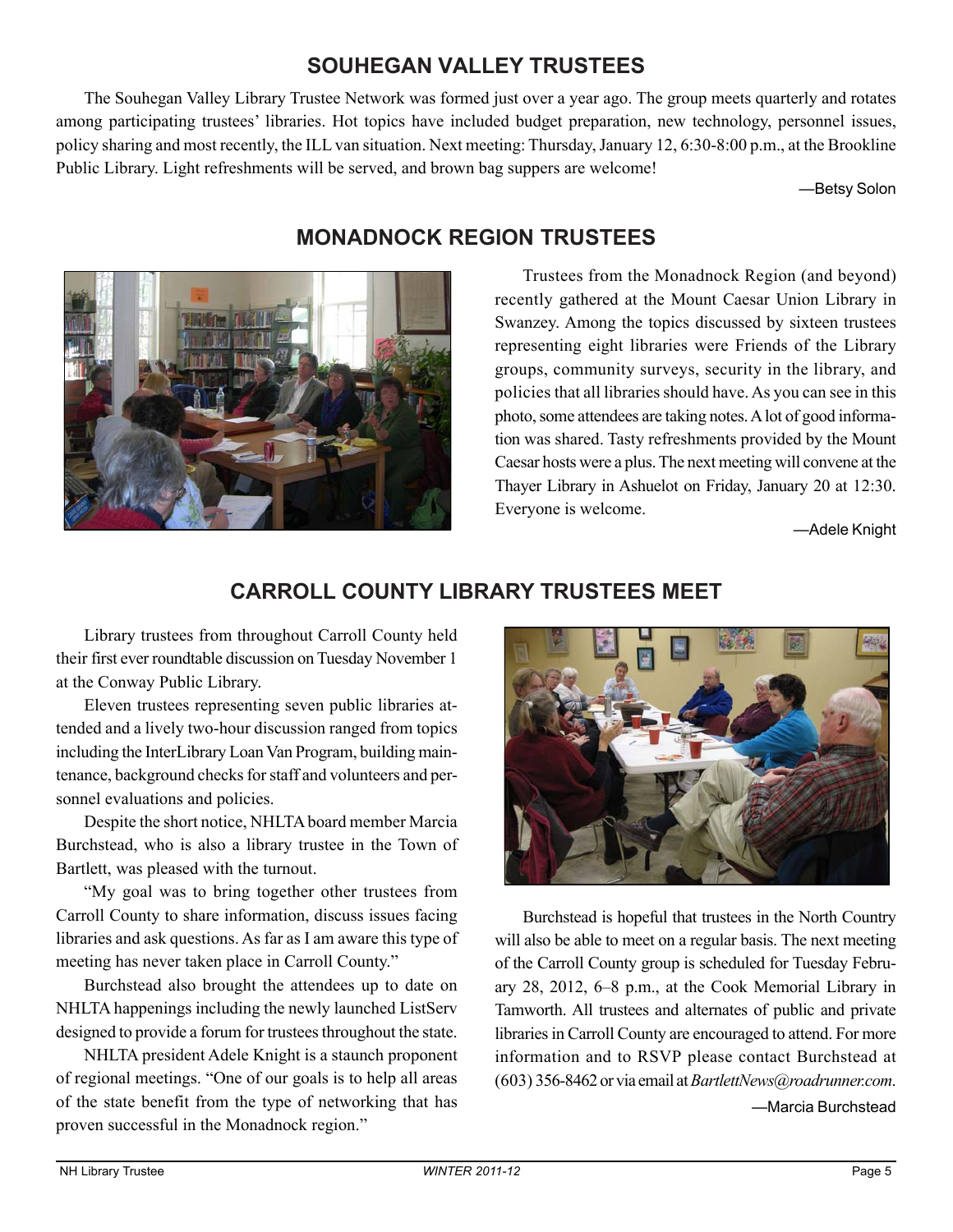## **NHLTA BOARD RETREAT**

Officers and board members of the New Hampshire Library Trustees Association (NHLTA) attended a day long retreat Tuesday October 18 at the Local Government Center in Concord.

As identified in the NHLTA vision statement the organization, "is to be the acknowledged resource for all public library trustees." An effective means to that end is the ongoing education, training and planning for the future by the NHLTA board.

In developing a case statement NHLTA has highlighted the following points: recognizing that library trustees are the link between the community and the library; realization that the local library in any city/town is the heartbeat of the community and a vital resource where all generations come together to learn, read, conduct town business and socialize; and the promotion of the continued need for library support and advocacy.

Recently elected NHLTA board member Bruce Cotter applied for a grant to defray the cost of the retreat. NHLTA sincerely acknowledges and extends their thanks to the New Hampshire Charitable Foundation for their generosity in approving the grant application and awarding our organization \$1,900. The grant came from the Emil William Allen Jr. Fund.

The morning session dealt with fundraising. NHLTA derives its financial support primarily through annual dues from members and registration fees for the annual conference which of late have not covered the expenses incurred.

The presentation and discussion was facilitated by professional consultant Mary Ann Leon, who has participated



in past NHLTA annual conference workshops. Her success as a fund raiser, capital campaign leader, and grant writer coupled with 26 years of experience managing and leading human service programs including the New Hampshire Chapter of the American Red Cross made her the ideal choice to provide NHLTA with the information and resources required to ensure that the organization remains on a strong foundation.

A PowerPoint presentation prepared by Leon for the New Hampshire Center for Nonprofits provided the background for the fundraising discussion and learning process. Fundraising requires a calculated plan for the future and for the organization to update their case statement.

Attendees also learned that it is essential for members to understand that their dues, conference fees and donations are investments that are used wisely, and their impact on the organization. Board members were reminded of their obligation to give, not a specific set amount but rather a goal of 100% participation to demonstrate their commitment to the organization.

The afternoon session was spent on discussions of library visits, regional open houses and setting long range goals. The objectives of a library visit have included learning about the local library, meeting the trustees and library director, touring the library and if possible attending a trustees meeting, allowing local trustees the opportunity to meet NHLTA board representatives and learn more about the organization, plus a discussion of strengths, successes, needs and challenges facing libraries, providing support, guidance and encouragement for on-going development and to share resources and best practices.

Based on information gathered and discussions that took place at the retreat, NHLTA has updated its strategic plan to include specific goals that include building a stronger board of directors, creating more effective committees, improving outreach and communication to the membership, increasing participation in educational workshops, developing a program for providing input and influence to the state legislative process, increasing revenue and developing a purpose and system for local library visits.

The outcome of the retreat directed the board towards a course of action for the next several years. In order to attain these goals and continue the effectiveness of NHLTA seeking input from members outside the board will be a requirement.

—Marcia Burchstead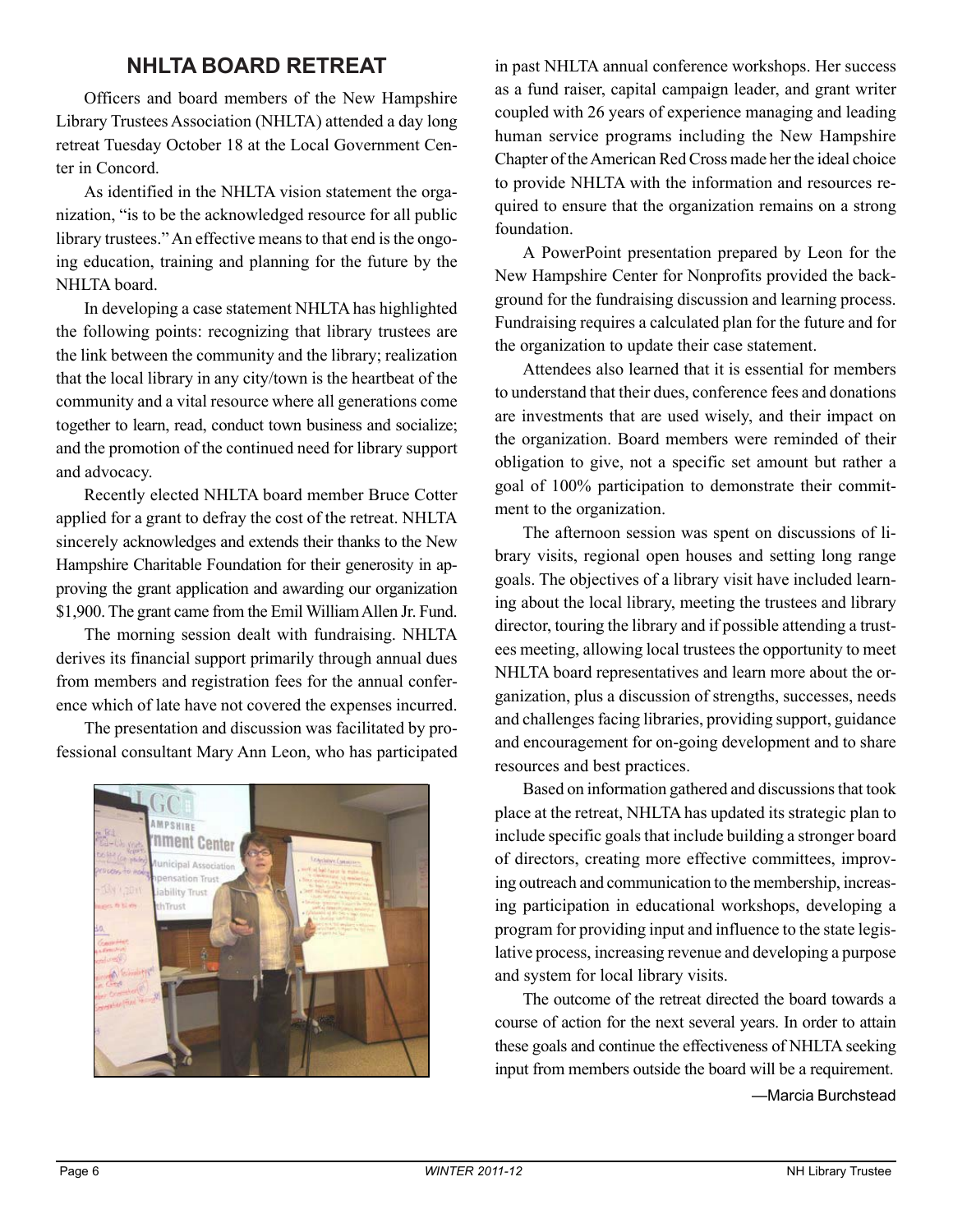## **NHLTA ANNUAL AWARDS**

Earlier this fall the NHLTA announced the recipients of the 2011 statewide awards. Nominations were submitted by trustees of city/town libraries throughout the state and in September the Executive Committee made their recommendations which were accepted by the NHLTA board at their monthly meeting.

### *TRUSTEE OF THE YEAR*

The recipient of the Lillian Edelman Trustee of the Year Award was presented to Bruce Cotter of Stratham. Cotter serving in his second year as the chair of the Wiggin Memorial Library board received letters of support from all the other trustees and alternates as well as the library director praising him for his leadership role and advocacy.

Cotter initiated and chaired a fundraising committee to offset costs of the 2009-10 library expansion which raised over \$60,000.



He brought to the board new and innovative ideas including a survey designed to address additional services and programs that the library could offer to the citizens of Stratham. He proposed and was successful in getting the board of selectmen to approve trustee alternates to the board and worked to create a "Trustee Emeritus" designation to recognize the contributions of longtime trustee, Craig Wark.

His hands-on approach has even included hosting an Appreciation Cookout for library staff and their families and handling building maintenance when the custodian was ill.

Library Director Lesley Kimball noted, "He is a born leader who has a deep commitment to community and to libraries and literature, not to mention a big heart, a great sense of humor and a true affinity for people."

Responding to his nomination and selection for the award Cotter had this to say, "It's a real honor to get an award named for Lillian Edelman. While I earned this for my past five years of service, she has spent a lifetime serving libraries in our state."

"I just love this library. There is so much going on here that involves the community. If you are here at 3, you will see a school bus pull up and a dozen or more teens jump out to spend their afternoons with Lucia (von Letkemann), our teen librarian. There are youth oriented activities constantly going on. I particularly like the Knit-Wits, which is a group of knitters who are teaching the young kids how to knit, and passing on that skill across generations. Jan (Streelman) and

> Phyllis (Danko) always have activities going on for the kids. There are always people in the reading room, and on the computers. It's just a very active place to be a part of," he added.

"The Wiggin Library has been able to find ways to maintain the level of service in a tough economy. We get a flat budget from the town, and we understand why, which means less of everything because prices are going up, but we strive to do the most we can with those dollars."

"Libraries are central to our communities. They are a resource that New Hampshire has always valued, and they are under pressure now because of the tough times that we are all facing. It's important to remember how important an informed population is to a successful democracy, and we have to protect this resource now and in the future. It's a

pleasure and an honor to me to have been elected to serve the citizens of Stratham in this way," Cotter concluded.

The NHLTA salutes Bruce Cotter for his exemplary service to the Wiggin Memorial Library and the residents of Stratham.

#### *SPECIAL LIBRARY SERVICE CONTRIBUTION AWARD*

The Special Library Service Contribution Award was given to the family of the late Alexander J. Corey, a past trustee of the Littleton Public Library.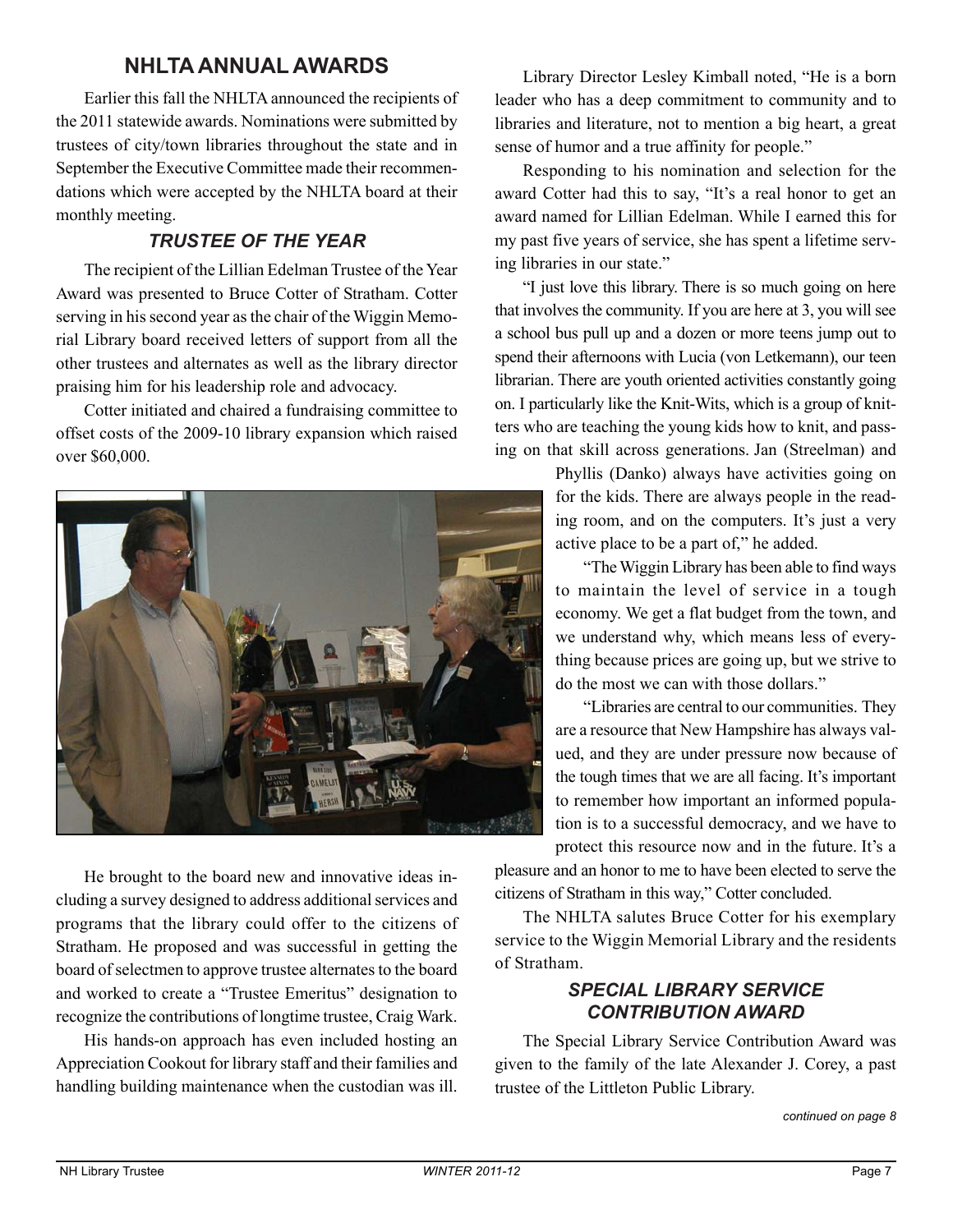#### **NHLTA Annual Awards** continued

The Corey family including his wife, four children, grandchildren and even great grandchildren actively participated in the refurbishment of the children's room at the library. Their financial contributions made the project a reality.

The trustees of the library in their nominating letter wrote, "In reflection it seems that when there has been something needing to be done, a Corey was there. How fortunate our library and community are to be able to say, 'The Coreys are here!"

A mural, done by local artists Ann Walker and Dorothy Corey, adorns a wall of the renovated children's room which was officially dedicated on March 13, 2010 and named in memory of Corey. A commissioned portrait of Corey done by local artist Cynthia Knapton and a memorial plaque are on display in the room.

The award was to be presented to the family by representatives of the NHLTA board but the unexpected snowstorm on Sunday October 30 required a postponement of the ceremony. The NHLTA anticipates presenting the award in the spring of 2012.

#### *LIBRARY DIRECTOR OF THE YEAR*

This year the honors for Library Director of the Year went to two individuals: Lynn Christopher of the Hill Public Library and Denise Van Zanten of the Manchester City Library.

#### **Hill Library**

Christopher, who has served the community in this position for 10 years, has utilized various fundraising events, obtained grants and solicited donations to supplement the library budget and keep activities such as the summer reading program for children in place.

Trustees wrote, "Lynn Christopher, our amazing librarian, would not have been blamed for finding work elsewhere when her salary was cut by 25% along with her hours. But that is just not her style. She chose not only to continue to serve the Hill community, but to creatively jump in with both feet and do more for this town on a whole lot less."

"Lynn literally held the summer reading program together on glue and gumption, and pulled off a successful season any library would be proud of," they added.

In presenting her with the award NHLTA president Adele Knight said, "I am so impressed with what Lynn has been able to accomplish despite a 25% reduction in the library budget from 3 years ago. She has exhibited professionalism,



leadership and outstanding performance and has demonstrated initiative in developing programs and services to meet the needs of the community."

Receiving the award Christopher made these remarks, "I would like to thank the NHLTA and the Hill Public Library Board of Trustees for this recognition and all their support. I am truly honored to have been chosen for such a prestigious award; what a way to mark my  $10<sup>th</sup>$  year as Library Director! I'd also like to thank all of the volunteers throughout the years for their hard work and support of the library. I could not have accomplished my goals without them."

Christopher was also presented with a proclamation from Governor John Lynch acknowledging her achievement.

#### **Manchester Public Library**

In nominating Denise van Zanten the Trustees of the Manchester City Library (MCL) wrote, "Denise was appointed MCL Director in 2005 and has managed the largest library in the state in a city with a diverse population both culturally and socio-economically. She transitioned the library, working with trustees and city officials and her leadership qualities became even more apparent as she immediately focused staff concerns and energy on improving the library's image in the community."

Listed by the trustees among her many accomplishments were improvements in technical services, expansions in community outreach and programming, enhancements to the facilities, effective management and development skills with staff and managing financial and budgetary issues and challenges.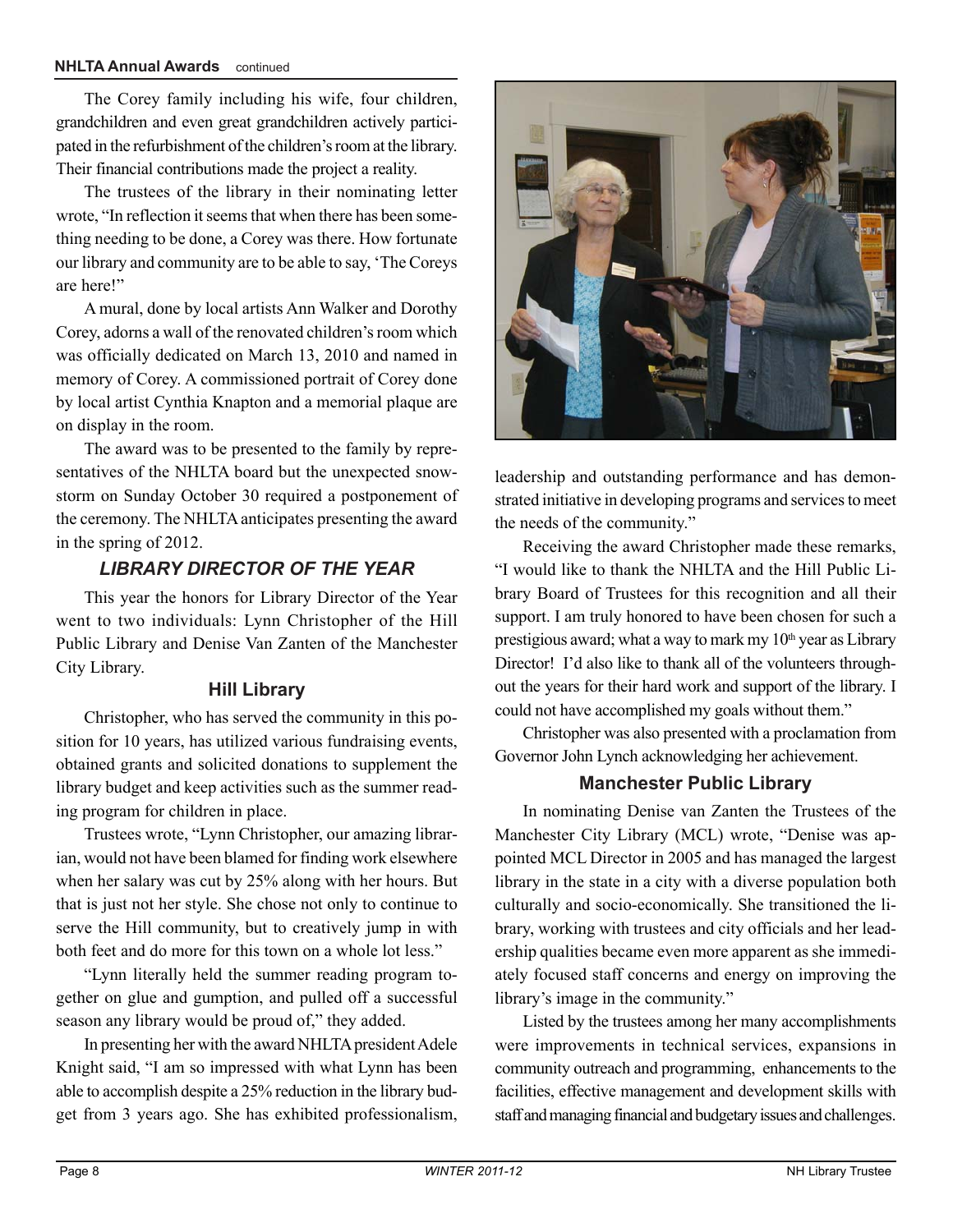Van Zanten also oversees the operations of the West Branch Library, which is comparable in size to that of many small town libraries in the state.

"It is with pleasure and pride that I accept the Library Director of the Year Award. I am very fortunate and honored to work for such a supportive and dedicated library board of trustees. I also wish to express my thanks to the Trustees' Association (NHLTA) for selecting me for this honor and for all that they do to promote libraries in our state," van Zanten said.

"When I became Director there was a very long to-do list but the most important was that the staff wanted to feel proud that we worked here. We wanted our community to appreciate and support the library by providing quality services. We wanted to let our community know about what was going on in their libraries so we started an electronic newsletter; the first in the city! We wanted to be visible at local events so we started attending Day of Kids, Taste of Downtown and as many school open houses as we could. We joined the Chamber of Commerce to help promote library services to the business community. With a great deal of hard work we continue to provide library services that are relevant and vital to our patrons. We have survived renovations, floods, bats in our clock tower, tightening budgets, and lightning strikes as we continue our forward progress. Most of all I could not lead this library without my management team both past and present. My success is also their success," she continued.



"In conclusion the city of Manchester has supported a public library since 1854 and I am thankful to be a part of the history of this institution. I am proud to be your Library Director."

Van Zanten was also presented with a commendation from Manchester City Mayor Ted Gatsas.

## *SUE PALMATIER AWARD FOR OUTSTANDING SUPPORT BY A FRIENDS OF THE LIBRARY GROUP*

The Sue Palmatier Award for Outstanding Support by a Friends of the Library Group was given to the Friends of the Dunbar Free Library in Grantham.



In nominating their friends group the trustees expressed the following sentiments, "The library, the patrons and the residents of Grantham benefit immensely from the hard work and dedication of this volunteer group."

The group, established in 1990, has tackled such projects as fundraising for new carpeting for the library and purchasing central air conditioning. They have also sponsored the children's summer reading program, purchased books for newborns and new cardholders under the age of 14, hosted "Thank You Breakfasts" and "Appreciation Days" for staff, volunteers and patrons, hosted NH Humanities Council programming and funded the purchase of passes to museums, science centers and historical sites.

Susan Wren, chair of the friends spoke for the organization, "I'm thrilled to accept this award from the NH Library Trustees Association on behalf of the Friends of the Dunbar Free Library, both past and present. This organization was

*continued on page 10*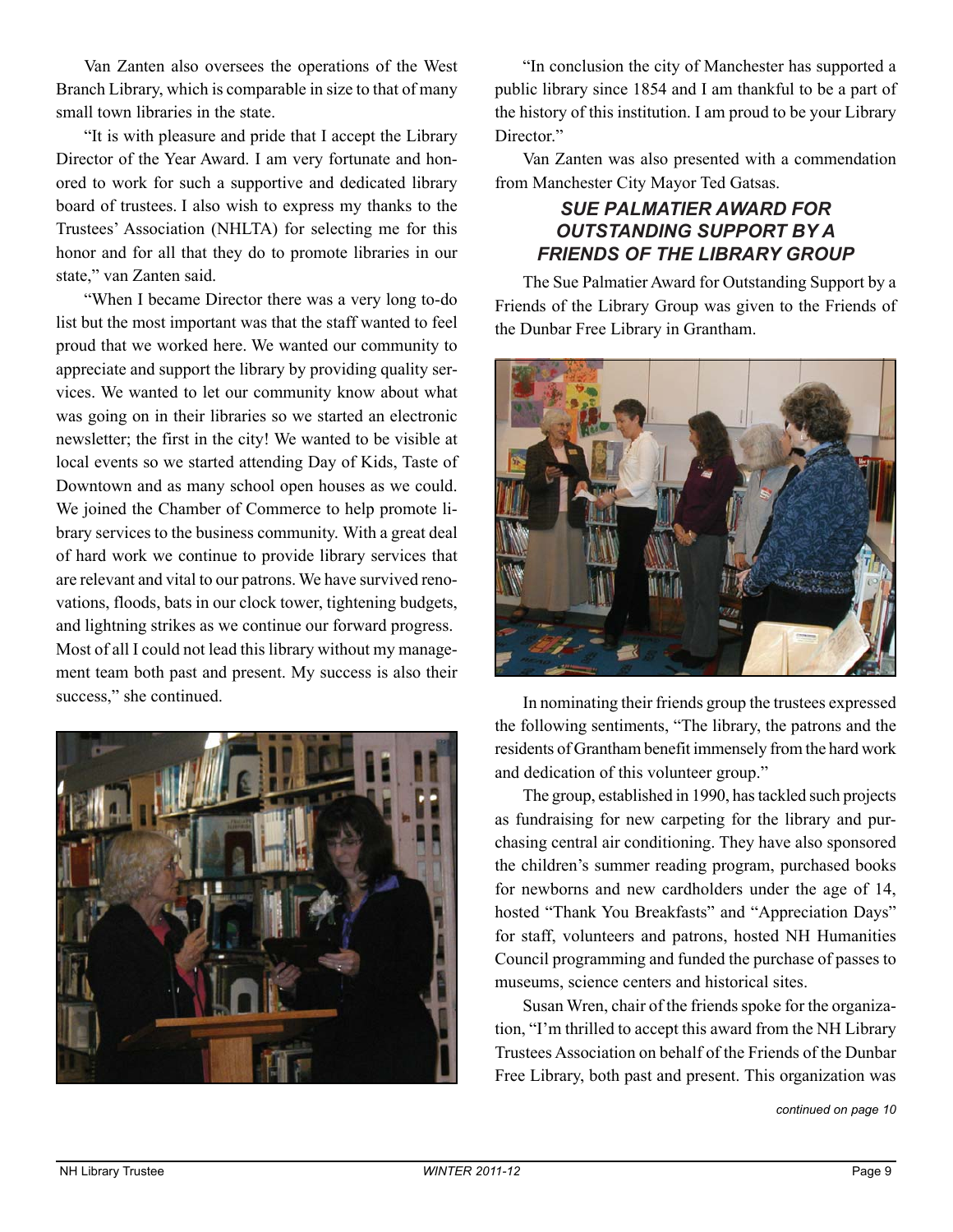started over twenty years ago by a dedicated group of community members. Their mission was to support and enhance the services of the Dunbar Free Library. We proudly carry on that mission today."

Wren continued her remarks, "The Dunbar Free Library is a tremendous resource for the residents of Grantham. We are so fortunate to live in a community that values lifelong learning and is committed to supporting the library above and beyond. Each year we send out a letter requesting support. Without fail, the donations come pouring in. Without the continued generosity of our friends, our mission would be difficult to achieve. Thanks to their generosity we are able to provide for special events and programs for both children and adults, museum passes, DVDs, books donated for new card holders and new babies in our community and much more."

#### *HISTORY OF THE AWARD*

Lillian Edelmann, NHLTA board member and longtime friend of Palmatier, related the background of the creation of this award. "Sue worked for the State Library for close to 40 years, about 30 of her last years, before retirement, in the North Country. She is an extremely intelligent woman who speaks Russian, Chinese and German. Sue was the go-to person working with Friends Groups all over the state. She also made many presentations over the years for the NHLTA and was available whenever needs surfaced in whatever area of the state. NHLTA created an award in her honor because of all the years of her dedication and devotion to helping people."

The NHLTA presents awards annually. Trustee boards throughout the state are encouraged to nominate an individual or group for their contributions towards the betterment of their library.

—Marcia Burchstead

## **SHARING RESOURCES**

One of the goals of the NHLTA is to provide resources to help trustees fulfill the responsibilities of their elected positions. We frequently receive requests for sample job descriptions, library policies, personnel policies (also known as employee handbook), evaluation forms, and other items that comprise the infrastructure of a good library. We plan to collect and make available all information sent to us for use by other trustees. Please email the items you are willing to share to Connie Kirwin at *cfk@tds.net* along with your permission to distribute to others.

The following items are available for download from the **RESOURCES & LINKS** page of the NHLTA website (*www.nhlta.com*):

Code of Ethics Coop Lists Evaluate Board Meetings Working as a Team for the Board & Director Child Labor Laws Libraries and the Other Money Volunteers: Best Practices for NH Libraries

Plus links to pertinent information contained in the *Legal Q & A* section of the "New Hampshire Town and City" magazine published by the Local Government Center:

"Sealing of Nonpublic Session Meeting Minutes"

"The Powers and Duties of Library Trustees"

"Problem Patrons in the Public Library: Can Anything Be Done?"

#### **"Libraries will get you through times of no money better than money will get you through times of no libraries."**

— R. Scott Brooks Bedford, NH

| <b>New Hampshire Library Trustee Staff</b>                                                                                 |                                                                                                                    | The New Hampshire Library Trustee is published four (4) times a year by the<br>New Hampshire Library Trustees Association, PO Box 617, Concord, NH 03302.                                                                                                                                                                                                                                                                                                                                                                |
|----------------------------------------------------------------------------------------------------------------------------|--------------------------------------------------------------------------------------------------------------------|--------------------------------------------------------------------------------------------------------------------------------------------------------------------------------------------------------------------------------------------------------------------------------------------------------------------------------------------------------------------------------------------------------------------------------------------------------------------------------------------------------------------------|
| President<br>Co-Editors<br><b>Contributing Editor</b><br><b>Contributing Editor</b><br>Page Layout & Design<br>Proofreader | Adele Knight<br>Adele Knight & Connie Kirwin<br>Marcia Burchstead<br>Emma Smith<br>Connie Kirwin<br>Loring Webster | The newsletter serves as a means of providing information and ideas to library<br>trustees in the state of New Hampshire. Subscriptions are included as part of the<br>annual dues for the New Hampshire Library Trustees Association. The content<br>published is for informational purposes only and is not, and should not be<br>considered a substitute for legal advice.<br>© Copyright 2011 New Hampshire Library Trustees Association.<br>Reproduction or use of the contents requires permission from the NHLTA. |
| E-mail submissions and inquiries to: adeleknight1@myfairpoint.net                                                          |                                                                                                                    | POSTMASTER: Address correction requested.                                                                                                                                                                                                                                                                                                                                                                                                                                                                                |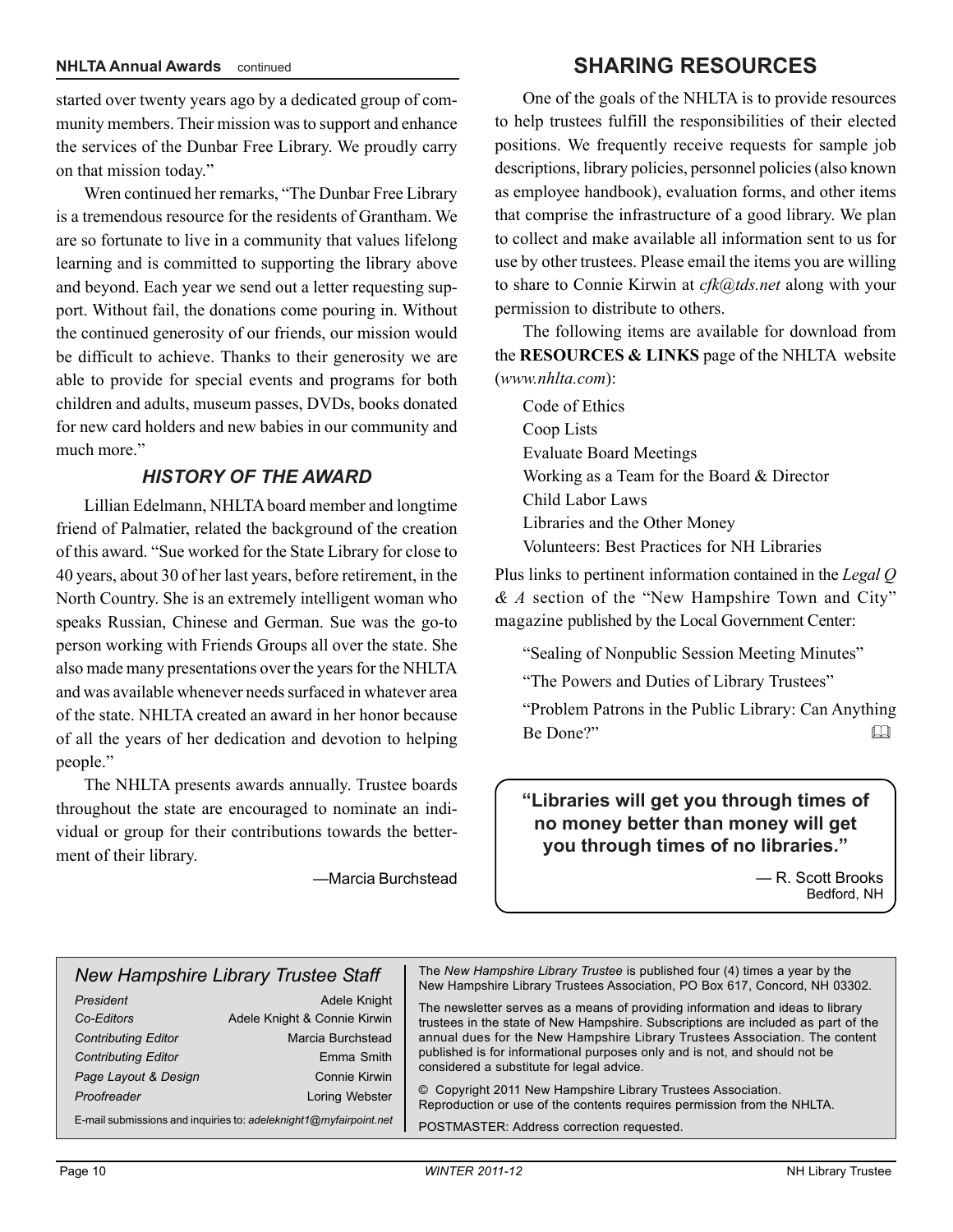## **RECRUITING LIBRARY TRUSTEES**

Potential trustees should be made aware that library trustees make a very important contribution to their community.

Library trustees are the governing board of the library. (RSA 202-A:2) The library trustees shall have the entire custody and management of the public library and all the property of the town relating thereto except trust funds held by the town.  $(RSA 202-A:6, v)$ 

The Board of Trustees has sole responsibility for hiring and firing employees of a public library (RSA 202-A:16, 17) and the securing of sufficient funds to provide and maintain adequate library service or to supplement funds otherwise provided. (RSA 202-A:4)

#### **QUALIFICATIONS FOR LIBRARY TRUSTEES** as noted on page 13 of the NHLTA Manual.

- Resident of the municipality the library serves (RSA 669:6)
- Knowledge of the services provided by the library
- Commitment to the library's role in the community
- Knowledge of the community's social, educational and political structure
- Ability to work well with others, listen effectively, and plan for the future
- Willingness to devote time and effort to the duties of trusteeship
- Participate with local, state and national government and library leaders to improve library service at all levels

The following information should be helpful as Library Boards of Trustees recruit new trustees before the Town Elections on March 13, 2012.

- For those people that would like to run for library trustee in 2012, the filing period begins Wednesday, January 25 and ends on Friday, February 3, 2012.
- The 2012 filing period for an alternate town election begins Wednesday, March 21 and ends Friday, March 30, 2012.
- The last day of a filing period is always on a Friday, and even if the Town Clerk's office is not normally open on a Friday, the Town Clerk is required to be available between 3 and 5 p.m. on the last day of the filing period.
- To file for the office of library trustee, the person must reside in the town and be listed as a voter on the voter checklist.

## **WHO, WHAT, WHERE, WHICH?**

Who conducted a Library Survey at local supermarkets to determine what the library could do for its citizens?

What group buys a book for every new baby and every new cardholder under 14 in their town?

Who saved a summer program for children despite a 25% budget cut?

Who began the One Card program which partners the library with local businesses for discounts and to promote library card sign ups?

Who Skyped her director's report to Trustees when she was visiting family in India?

Where can you put in a request for a book on a "wish list' that is displayed on the circulation desk?

Where were children and their parents invited to a Halloween party to arouse their interest in the library?

What town, according to recent New Hampshire State Library statistics, had more patron visits and a higher circulation than any other town of its size in the state?

Which library unveiled a program for young authors after the success of a popular teen reading group?

Which libraries trustees recently hosted regional meeting groups at their libraries?

#### *ANSWERS*

- 1. Bruce Cotter, Trustee of the Year.
- 2. Friends of the Library in the Dunbar Library in Grantham.
- 3. Lynn Christopher, Director of the Year, Hill Public Library.
- 4. Denise van Zanten, Director of the Year, Manchester City Library.
- 5. Nancy Bergeron, Library Director from the Madbury Library.
- 6. The Dublin Public Library.
- 7. The Davis Public Library in Stoddard
- 8. The Olivia Rodham Memorial Library in Nelson
- 9. The Josiah Carpenter Library in Pittsfield.
- 10. Trustees from the Mount Caesar Union Library in Swanzey, the Conway Public Library and the Wadleigh Memorial Library in Milford.

—Adele Knight

—Adele Knight